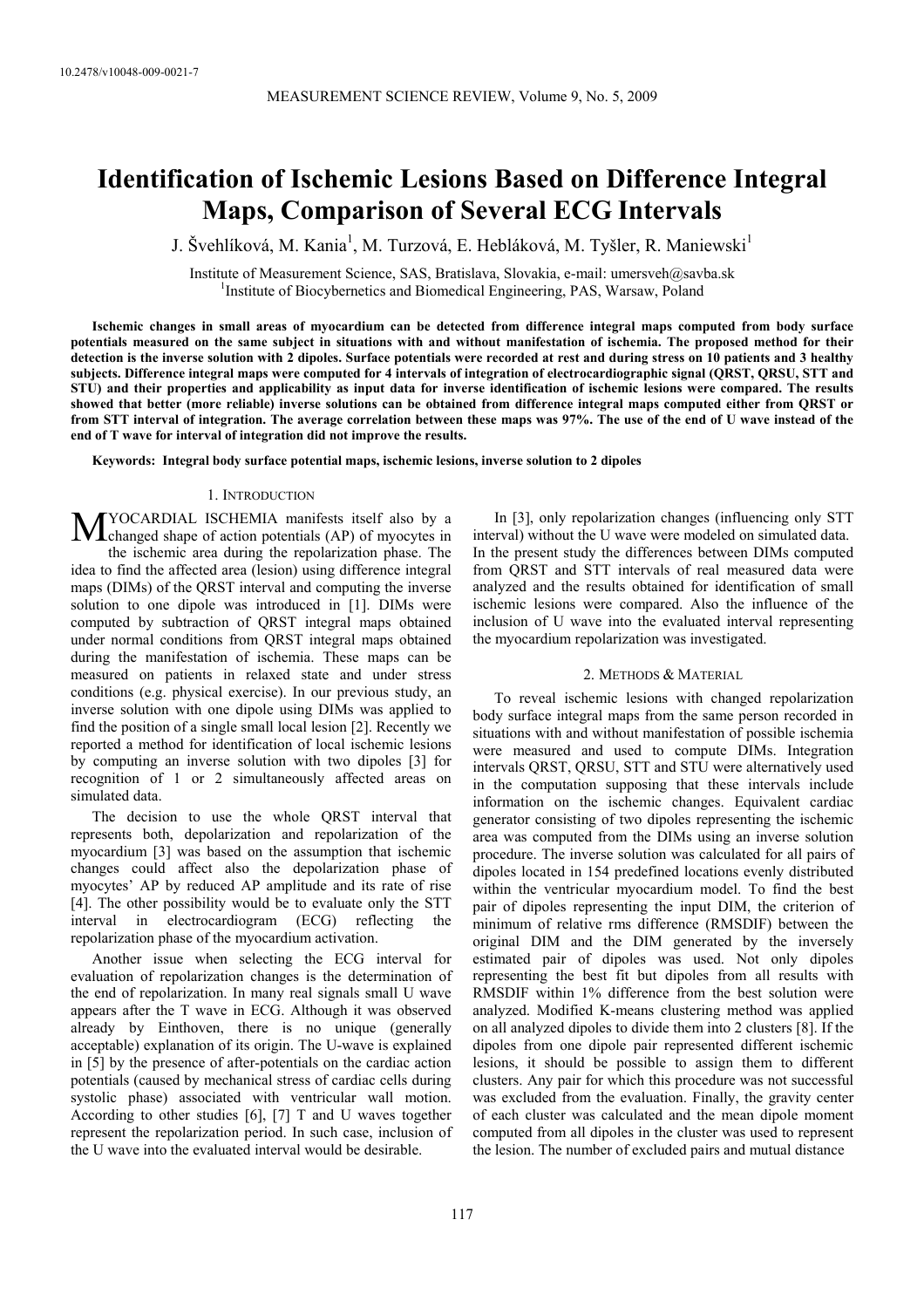of cluster centers were used as the criteria to decide whether these clusters represent two separate lesions or only one lesion.

Body surface potential maps were measured at the Department of Cardiology, Medical University of Warsaw from 10 patients (p1-p10) with coronary artery disease and 3 healthy subjects (h1-h3) at rest and during exercise test on supine ergometer set to the load of 75 W. Seven patients have had previous myocardial infarction, 4 of them had implanted stents, 2 of them had additional diagnosis of right bundle branch block (RBBB).

The high-resolution ECG signals were recorded from 64 leads [9] relatively to a Common Mode Sense (CMS) electrode. The ECG signals were digitized with 4096 Hz sampling frequency and 24 bits amplitude resolution. To improve the signal-to-noise ratio the cross-correlation averaging and filtering methods were applied to the recorded signals [10]. The electrocardiograms were filtered using bidirectional zero-phase Butterworth high-pass filter (order IV) with cut-off frequency of 0.05 Hz and Butterworth lowpass filter (order II) with cut-off frequency of 300 Hz. A Wilson Central Terminal reference signal was subtracted from recordings of all surface ECG signals. To reduce white noise interference data were decimated [10], [11] decreasing the sampling frequency to 1024 Hz. All signals were simultaneously averaged in time using the cross-correlation function [12]. One minute of recordings at rest and ten seconds of ECG signals measured during an exercise test at the load of 75 W were used.



Fig.1 Averaged signals from 64 leads measured on patient p3 at rest (top) and during exercise (bottom). Red thick line represents rms value of signals. Vertical lines represent estimated fiducial points: Q, S, T-end, U-end.

Fiducial points Q, S, T-end and U-end in averaged ECG signals were determined manually from the rms signal computed from all measured leads (Fig.1). To study the influence of QRS and TU intervals of integration onto DIMs, integral maps for the time intervals QRST, QRSU, STT and STU were computed at rest and during exercise for each patient. To subtract the integral maps measured at rest and during stress correctly, changes of heart rate were compensated by recalculation of the time integral values to the same integration interval length. DIMs computed for the different tested intervals were then used as input data for the inverse procedure. The variances of the data obtained using the four time intervals of integration and their influence on the results of the inverse solution were studied.

# 3. RESULTS

QRST, QRS and STT integral maps for all measured subjects at rest and during stress and the corresponding DIMs for QRST and STT intervals of integration were computed. The correlation coefficients between the maps and their rms differences were evaluated.

The correlation of QRS integral maps at rest and during stress was 93-99%, average 97.6%. Relative differences of RMS values of QRS integral maps recorded during stress and at rest varied from  $-9\%$  (p4) to 26% (p1), average 10%.





Fig.2 Correlations of difference integral maps. Top – the influence of inclusion of the U wave to interval of integration; Bottom – the influence of QRS inclusion on the correlation of DIMs computed for corresponding intervals.

Analogically, evaluation of DIMs showed that the correlation between DIMs computed using QRST and STT intervals of integration was high (90.6–99.5%, average 96.7%)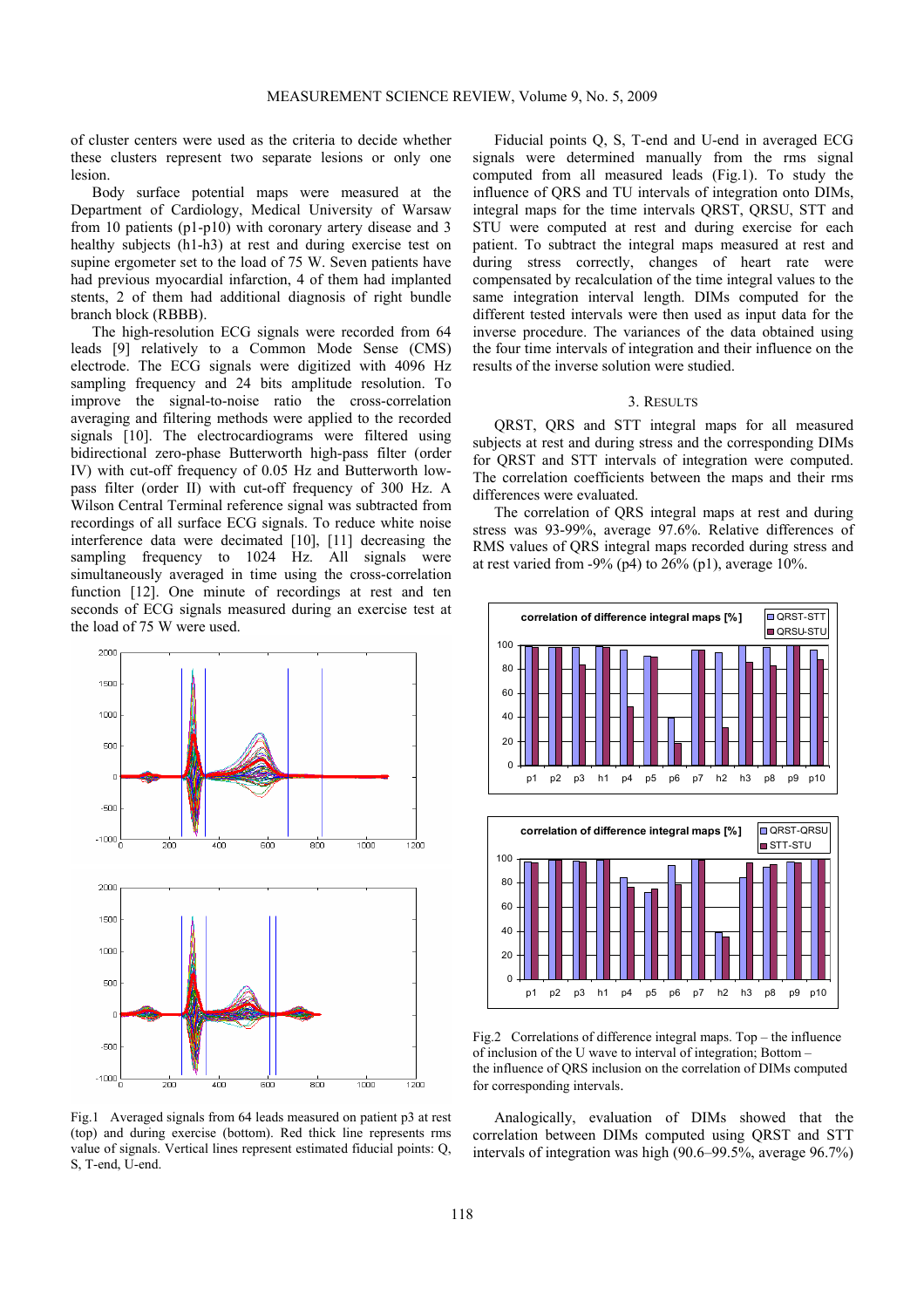except for patient p6 (40%). Relative differences of RMS values of DIMs computed using QRST and STT intervals of integration were in the range from -20 to 25 %, average 7%.

To study the influence of U wave on inverse solution, for each patient DIMs were computed for 4 possible intervals of integration: QRST, QRSU, STT and STU. Fig. 2 (top) shows the correlations between DIMs computed using intervals representing the whole cardiac cycle (QRST or QRSU) and using intervals representing only the repolarization phase (STT, STU). After including the U wave the correlation was lower in average by 14% (0% - 61%). Comparing the correlations of corresponding intervals (Fig.2 bottom) the values of their differences oscillated from -11% to 15% around the average value of 1%.



Fig.3 Relative rms differences (RMSDIF) between original DIMs and maps generated by the inversely estimated pairs of dipoles computed from all measured subjects.

Next, the properties of the inverse solution with 2 dipoles in relation to the chosen interval of integration were observed for measured objects where the existence of one or two ischemic lesions was expected (p1-p10). The main observed feature of the inverse solution was always the value of the RMSDIF - relative rms difference between the original DIM and the map generated by the inversely estimated dipole or pair of dipoles (Fig.3). This value represents the measure of information which we can get from DIM by the inverse solution to 2 dipoles and thus the applicability of the inverse solution for each particular case.

Because of the very high value of RMSDIF, patients p5 and p6 were excluded from further examination because neither 1 dipole nor 2 dipoles could satisfactorily represent their DIM (RMSDIF was from 49% to 80% for 1 dipole and from 37% to 67% for 2 dipoles). For all other measured subjects the RMSDIF for DIMs computed from intervals defined by the end of U wave were greater than RMSDIF for DIMs computed using the end of T wave. Therefore we decided to consider the QRST and STT intervals as more suitable for our inverse method and later we compared the results only from these 2 intervals.

The result of the inverse solution computed from a DIM was a set of two clusters of dipoles. The following selected features of the inverse solution characterizing the type of lesion were analyzed: (1) the number of solutions within the 1% tolerance from the minimal RMSDIF, (2) the number of pairs excluded by the clustering method, (3) the mutual distance between cluster centers characterizing two

simultaneous lesions and also (4) standard deviation of positions of dipoles in the clusters. Some of these properties are shown in figures Fig.4a, b.



Fig.4a Properties of the inverse solutions to 2 dipoles for examined patients. The numbers of all pairs of dipoles used in the clustering method and the numbers of pairs that could not be divided uniquely to two different clusters (excluded).



Fig.4b Mutual distance of inversely determined centers of clusters and standard deviations of positions of dipoles in each cluster.

Absence of any excluded pairs from the clustering method or a large mutual distance between cluster centers (more than 6 cm) could characterize two lesions (p1, p3, p7); a large number of excluded pairs or a small mutual distance could characterize the existence of only one lesion (p2, p4, p8, p9, p10). Large number of observed solutions together with large standard deviation of positions of dipoles in the clusters (all pairs STT for p1 and p8) could indicate that these results did not represent a local lesion but most probably larger ischemic areas.

To observe the shift between the localization of inversely determined centers of clusters from DIMs computed from QRST and STT interval, the localization shift was introduced and evaluated as the mutual distance of corresponding clusters' centers computed for different intervals of integration. Its mean value for all examined patients was 1.3  $cm (0.1 - 3.7)$ .

### 4. DISCUSSION/CONCLUSIONS

The aim of the present study was to compare several possible intervals of integration that could be applied for computation of DIMs used for noninvasive identification of small ischemic lesions from measured ECG signals. The preliminary assumption of our method was the existence of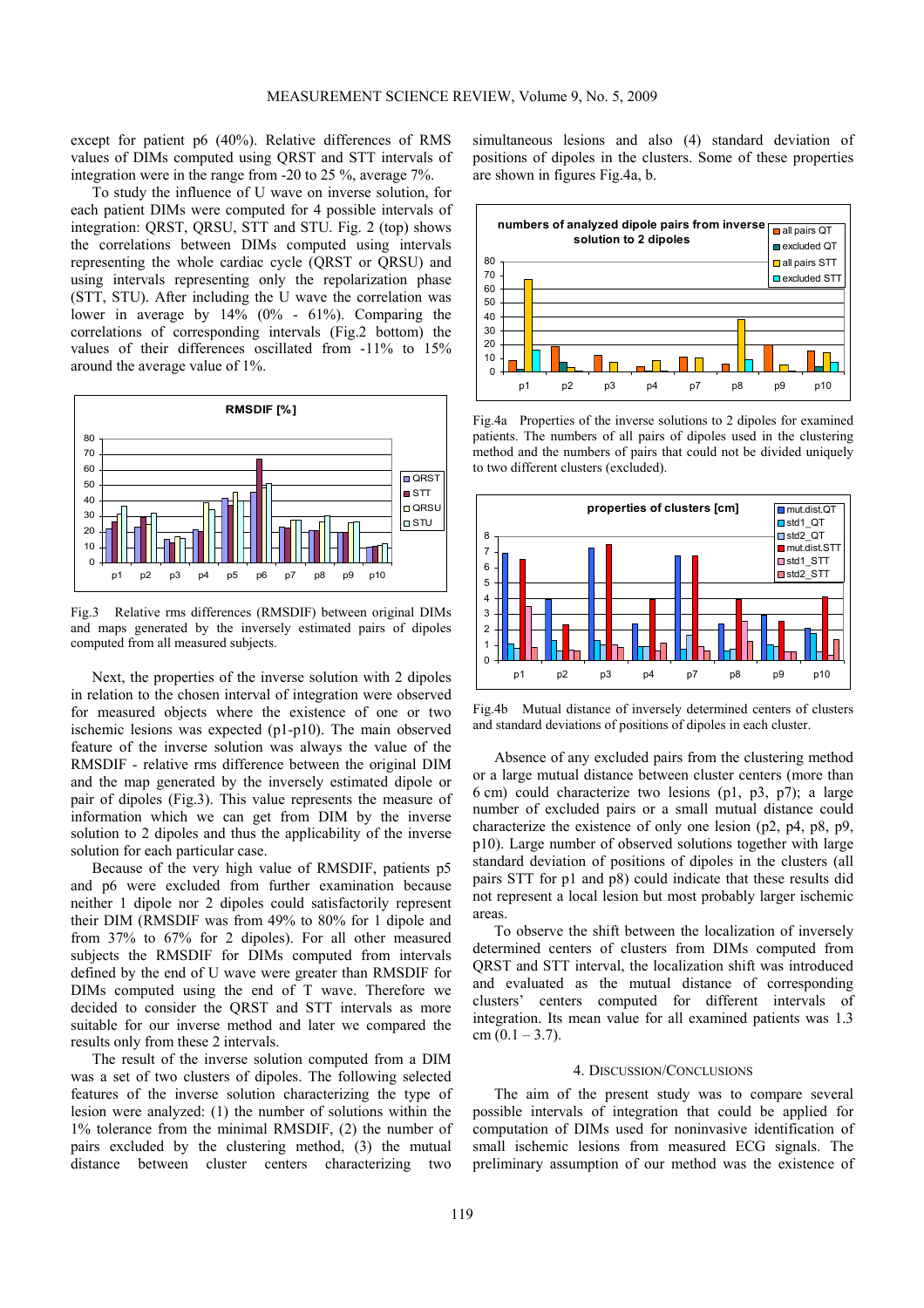small regions with changed properties of myocytes. The measured data were obtained from 10 patients with different pathologies (coronary artery disease, myocardial infarction, right bundle branch block) which could cause various changes in myocardium and influence negatively the results. This could be the reason why 2 patients (p5, p6) had to be excluded from the study.

The results for 13 measured subjects showed that DIMs computed from QRST or STT interval of integration are in very good correlation (97% - except for p6), so the character of the maps is similar. On the other hand, inclusion of the U wave to the interval of integration led to a considerable decrease of correlation between DIMs computed from corresponding intervals (Fig.2 top) as well as an increase of minimal RMSDIF that was used as a criterion for best inverse solution (Fig.3). The reason could be the very small amplitude of signals in the interval between the end of T wave and the end of U wave and questionable detection of the end of U wave in many cases.

The properties of the inverse solution computed from DIMs from QRST or STT interval such as the number of dipole pairs considered, the number of dipole pairs excluded from clusterization, the mutual distance of clusters' centers and the standard deviation of dipoles' positions in each cluster were compared. The localization shift of corresponding clusters' centers computed from QRST or STT was also evaluated. In 3 cases (p3, p7, p9) all properties were similar and the localization shift was less than 1 cm. These results were considered more stable and reliable. Some properties of the inverse results computed for other cases differed significantly and also the values of localization shift were in some cases (p1, p8, p10) greater than 2 cm. However, after visual inspection of the results we can conclude that the inversely estimated clusters computed from QRST or STT interval represent the same region of the heart model (Fig.5).

Although it has been suggested that the U wave may represent late repolarization activities of myocytes [6],[7], the present study indicates that substantial information on ischemic changes for our inverse method is included in the QRST or STT intervals. Comparison of the results for both intervals can be helpful in evaluating (qualifying) the stability and reliability of the solution.



Fig.5 The results of the inverse solution to 2 dipoles with RMSDIF differing not more than 1% from the minimal value computed from DIMs from QRST and STT interval of integration (left and middle column, resp.). Sagittal view of the heart ventricles. Localization of estimated clusters' centers for QRST (blue) and STT (red) interval of integration (right column). Upper row – the worst result (p1) when numbers of dipoles in clusters differ considerably for QRST and STT intervals (8 vs 67 resp.) and localization shift reaches 3.7 cm. Lower row – stable result (p3) when all observed properties of inverse results are similar for QRST and STT intervals and localization shift is not greater than 0.8 cm. For both patients the centers are situated on anterior and inferior region of the heart.

## ACKNOWLEDGMENT

The authors would like to thank Dr. Zaczek and Dr. Opolski, Department of Cardiology, Medical University of Warsaw, Poland for cooperation in the clinical measurements and kind permission to use the data in this study.

This work was supported by grants 2/7092/27 from the VEGA grant agency and APVV-51-059005 from the APVV agency in Slovakia and by research project No. NN518 328035 financed by the Polish Ministry of Science and Higher Education.

### **REFERENCES**

- [1] Tyšler, M., Szatmáry, V., Turzová, M. (2003). Model study of assessment of local heart repolarization changes by several ECG methods. *International Journal of Bioelectromagnetism,* 5, 252-253.
- [2] Tyšler, M., Kneppo, P., Turzová, M., Švehlíková, J., Karas, S., Hebláková, E., Hána, K., Filipová, S. (2007). Noninvasive assessment of local myocardium repolarization changes using high resolution surface ECG mapping. *Physiological Research,* 56 (suppl.1), S133-S141.